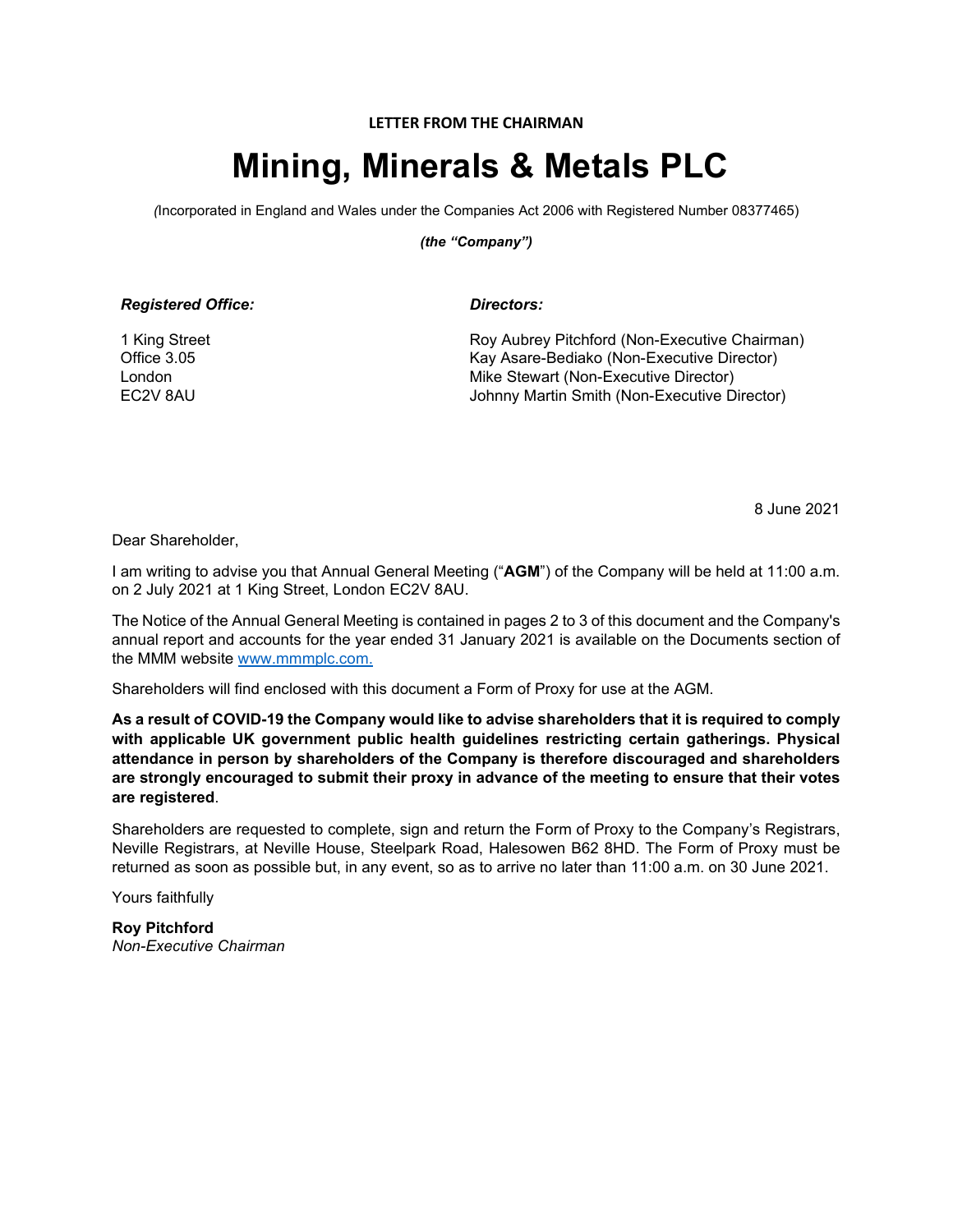# **Mining, Minerals & Metals PLC**

*(*Incorporated in England and Wales under the Companies Act 2006 with Registered Number 08377465)

# **NOTICE OF ANNUAL GENERAL MEETING**

**NOTICE** is hereby given that the 2021 Annual General Meeting of the Shareholders of Mining, Minerals & Metals PLC (the "**Company**") will be held at 11:00 a.m. on 2 July 2021 at 1 King Street, London EC2V 8AU to consider, and, if thought fit, pass the following ordinary resolutions:

### **ORDINARY RESOLUTIONS**

- 1. To receive and adopt the annual accounts for the year ended 31 January 2021, together with the reports of the directors and auditors;
- 2. To re-elect Roy Pitchford as a director;
- 3. To confirm the appointment of Jonathan Martin Smith as a director;
- 4. To authorise the directors to determine the auditors' remuneration;
- 5. That Crowe U.K LLP be re-appointed as auditor of the Company to hold office from the conclusion of this meeting until the conclusion of the next Annual General Meeting at which accounts are laid before the Company, and that the Directors be authorised to fix the Auditors' remuneration;
- 6. To authorise the directors to extend the latest exercise date of the warrants issued by the Company as part of the IPO fundraising for a further year so as to expire on 6 September 2022 and also to vary the terms of such warrants to permit warrant holders to transfer their holdings of such warrants in whole or in part;
- 7. That in accordance with section 551 of the Companies Act 2006 as amended (the "**2006 Act**"), the directors be generally and unconditionally authorised to allot Ordinary Shares or grant rights to subscribe for, or to convert any security into, Ordinary Shares, up to an aggregate nominal value of £320,000, provided that this authority shall, unless renewed, varied or revoked by the Company in general meeting expire at the conclusion of the next annual general meeting or on the date which is 6 months after the next accounting reference date of the Company (if earlier) save that the Company may at any time before such expiry make an offer or agreement which might require Ordinary Shares to be allotted after such expiry and the directors may allow Ordinary Shares to be allotted in pursuance of such offer or agreement notwithstanding that the authority hereby conferred has expired. This resolution revokes and replaces all unexercised authorities previously granted to the directors of the Company in accordance with section 551 of the 2006 Act but without prejudice to any allotment of shares or grant of rights already made, offered or agreed to be made pursuant to such authorities.

In resolutions 7 and 8, "**Ordinary Shares**" means shares of 1p in the capital of the Company and the grant of any right to subscribe for, or to convert any security into, shares in the capital of the Company.

## **SPECIAL RESOLUTION**

8. That, subject to resolution 7 above being duly passed, the directors be generally empowered pursuant to section 570 of the 2006 Act to allow equity securities (as defined in section 560 of the 2006 Act) as if section 561(1) of the 2006 Act did not apply to any such allotment pursuant to the